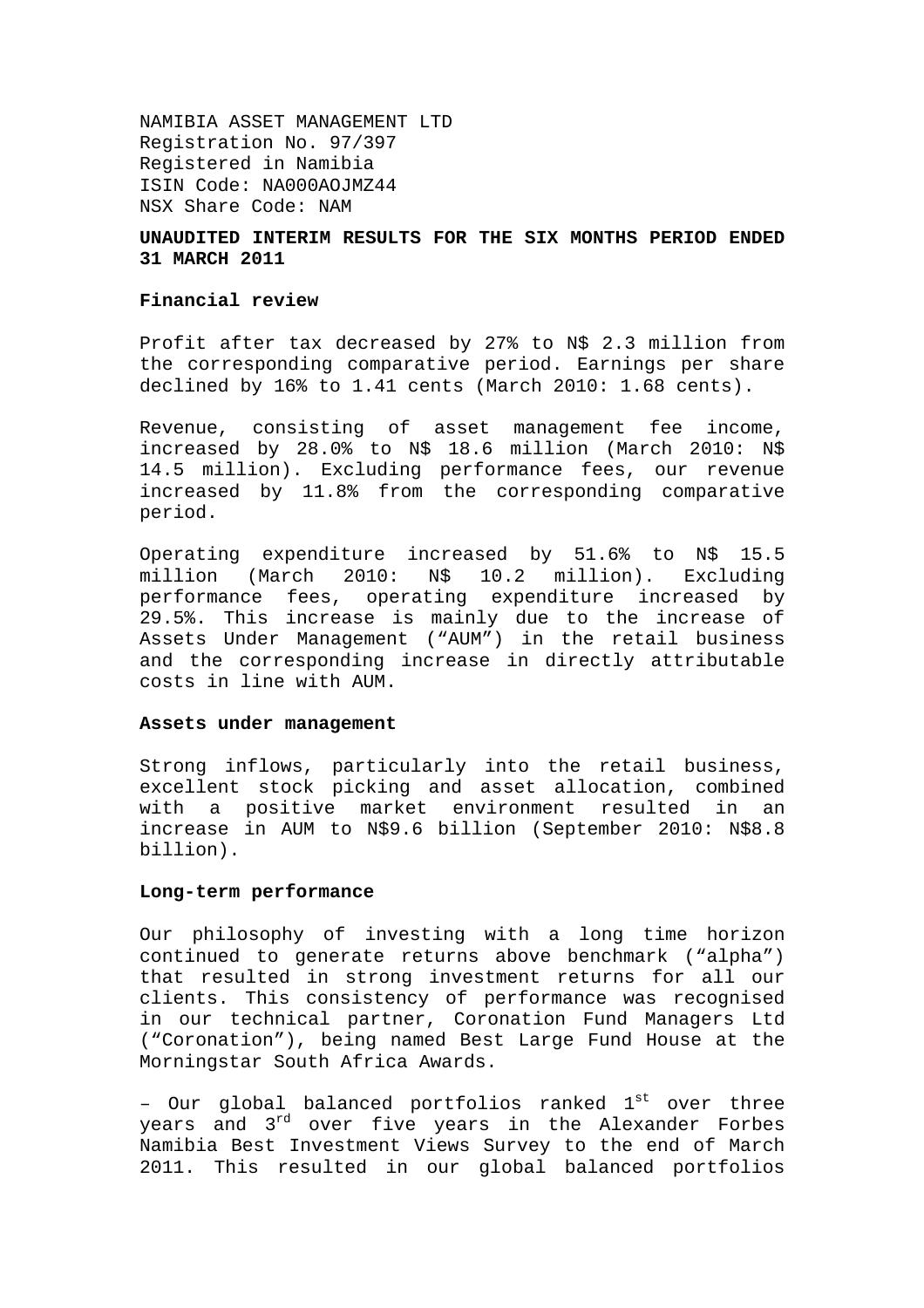outperforming the benchmark by 1.35% and 1.40% for the last 3 and 5 years respectively.

For individual investors seeking long-term capital growth, our flagship absolute fund, NAM Coronation Capital Plus Fund (formerly NAM Coronation Absolute Fund) continued to deliver on its dual objective of income and growth, outperforming its benchmark (NCPI + 4.5%) by 1.59% and 5.34% over 1 and 2 years respectively. Similarly, our lower risk options produced strong returns: NAM Coronation Balanced Defensive Fund returned 13.97% for the two years to March 2011 (outperforming its benchmark by 3.07%), and our flagship fixed interest fund, NAM Coronation Strategic Income Fund continues to build a good record to beat cash.

## **Institutional**

AUM increased by 15.6% from N\$ 7.7 billion at the end of March 2010 to N\$8.9 billion at the end of March 2011. NAM's best investment house view portfolios performed strongly over the short and longer term, ending  $1<sup>st</sup>$  and  $3<sup>rd</sup>$ in the Alexander Forbes Survey of Namibian Retirement Funds for the 3 and 5 year periods respectively ending March 2011.

#### **Retail**

The retail business continues on its growth trajectory for the period under review as reported at the end of September 2010. Relative to March 2010 AUM increased by 128% to N\$621 million (March 2010: N\$272 million). This is largely attributed to a focused marketing approach of the company's retail products and good performance of such funds during the period.

Over the 1 year period ending 31 March 2011, the NAM Coronation Balanced Defensive Fund and the NAM Coronation Capital Plus Fund preserved capital by generating strong positive returns. The NAM Coronation Strategic Income Fund also generated a positive return in line with money market rates in Namibia.

## **Prospects and Strategy**

As reported in our last published results, Coronation Fund Managers continues to be our main strategic partner and major shareholder. A new five-year agreement was successfully signed in 2010.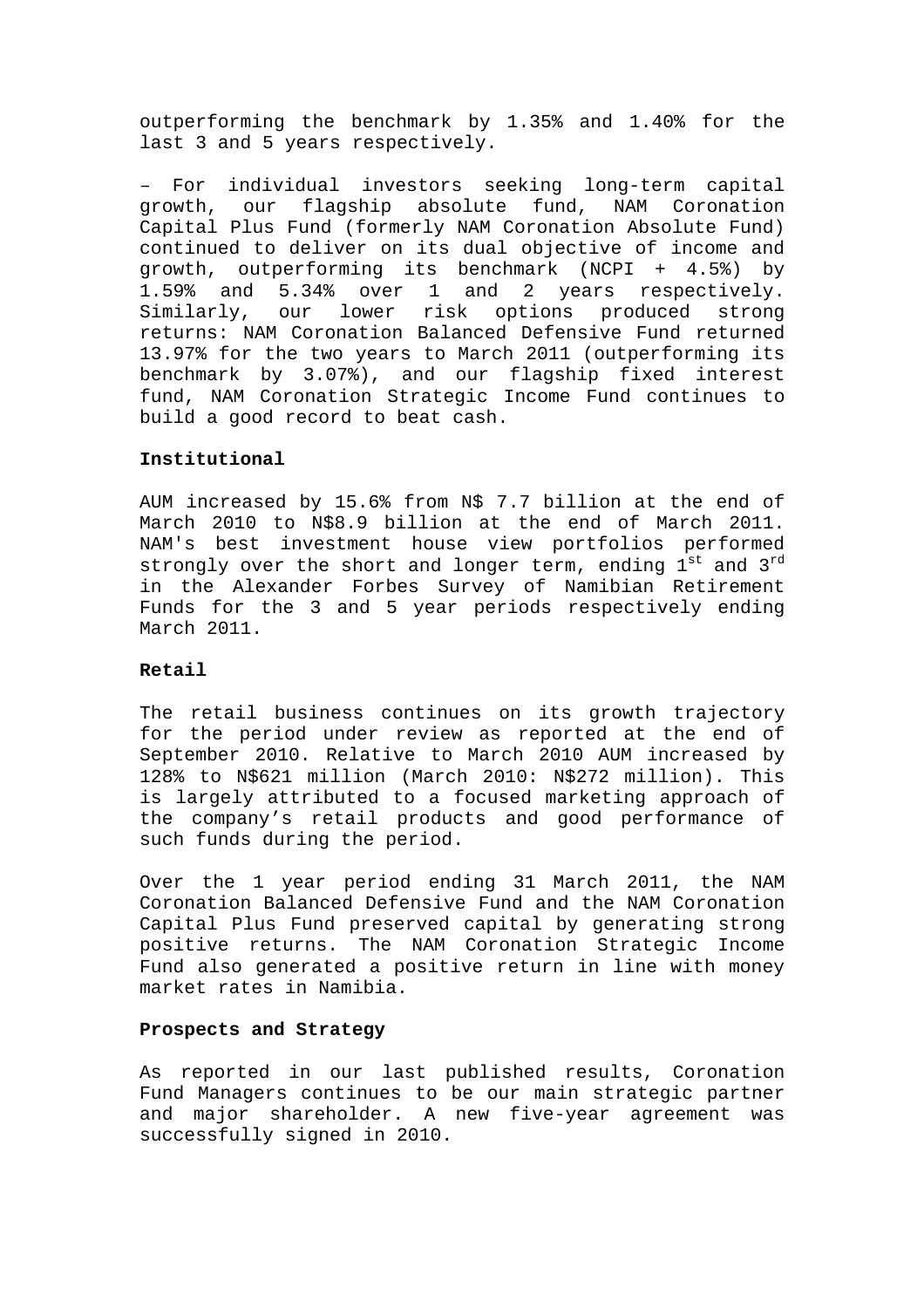Our philosophy of investing for the long term supports the sustainability of our business through the investment cycle. The investment environment is likely to remain challenging in the foreseeable future and we hope that we will be able to continue adding value to our clients and investors.

The retail business has grown phenomenally over the last 18 months. We still believe that there is room for further growth in this business and as such we remain positive on its prospects.

We are extremely grateful and proud of the ongoing support and confidence that our clients have demonstrated by entrusting their savings/assets to us. We would also like to thank our staff for their continued dedication and commitment.

# **A MUSHIMBA E EMVULA**

**CHAIRMAN CHIEF EXECUTIVE** 

## **BOARD OF DIRECTORS:**

A MUSHIMBA (CHAIRMAN) E EMVULA (CHIEF EXECUTIVE) H NELSON\* A PILLAY\* R G YOUNG\* B EIMBECK H MAIER (\* SOUTH AFRICAN)

**COMPANY SECRETARY** 

Purvance Heuer

#### **REFISTERED OFFICE**

24 Orban Street Klein Windhoek P.O. Box 23329, Windhoek, Namibia

## **AUDITORS**

KPMG Namibia Registered Accountants and Auditors Chartered Accountants (Namibia) P.O. Box 86863, Eros Windhoek Namibia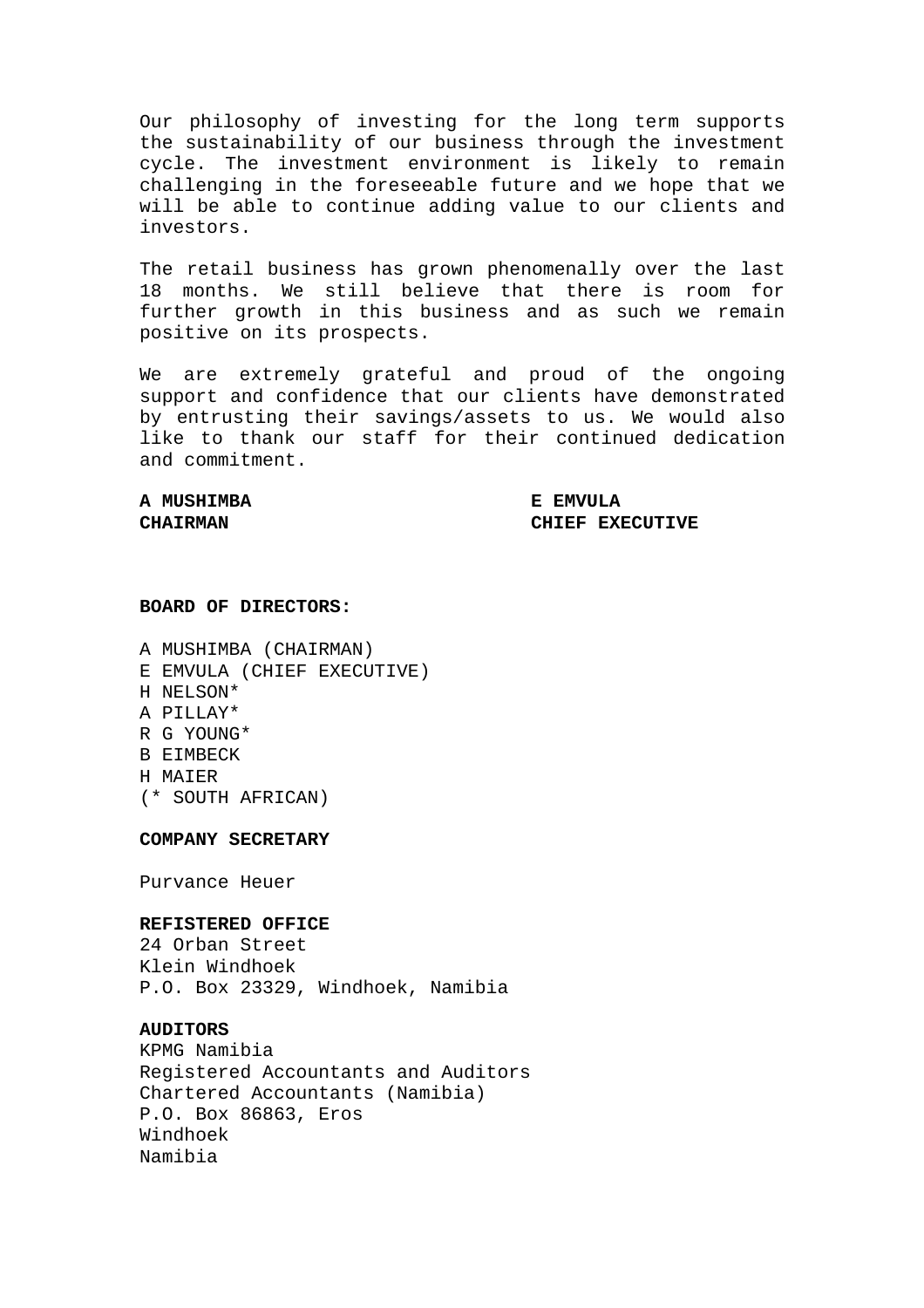# **SPONSOR**

IJG Securities (Pty) Ltd Member of the NSX 100 Robert Mugabe Avenue Windhoek, Namibia

# **TRANSFER SECRETARIES**

Transfer Secretaries (Pty) Ltd Shop 8, Kaiser Krone Post Street Mall Windhoek, Namibia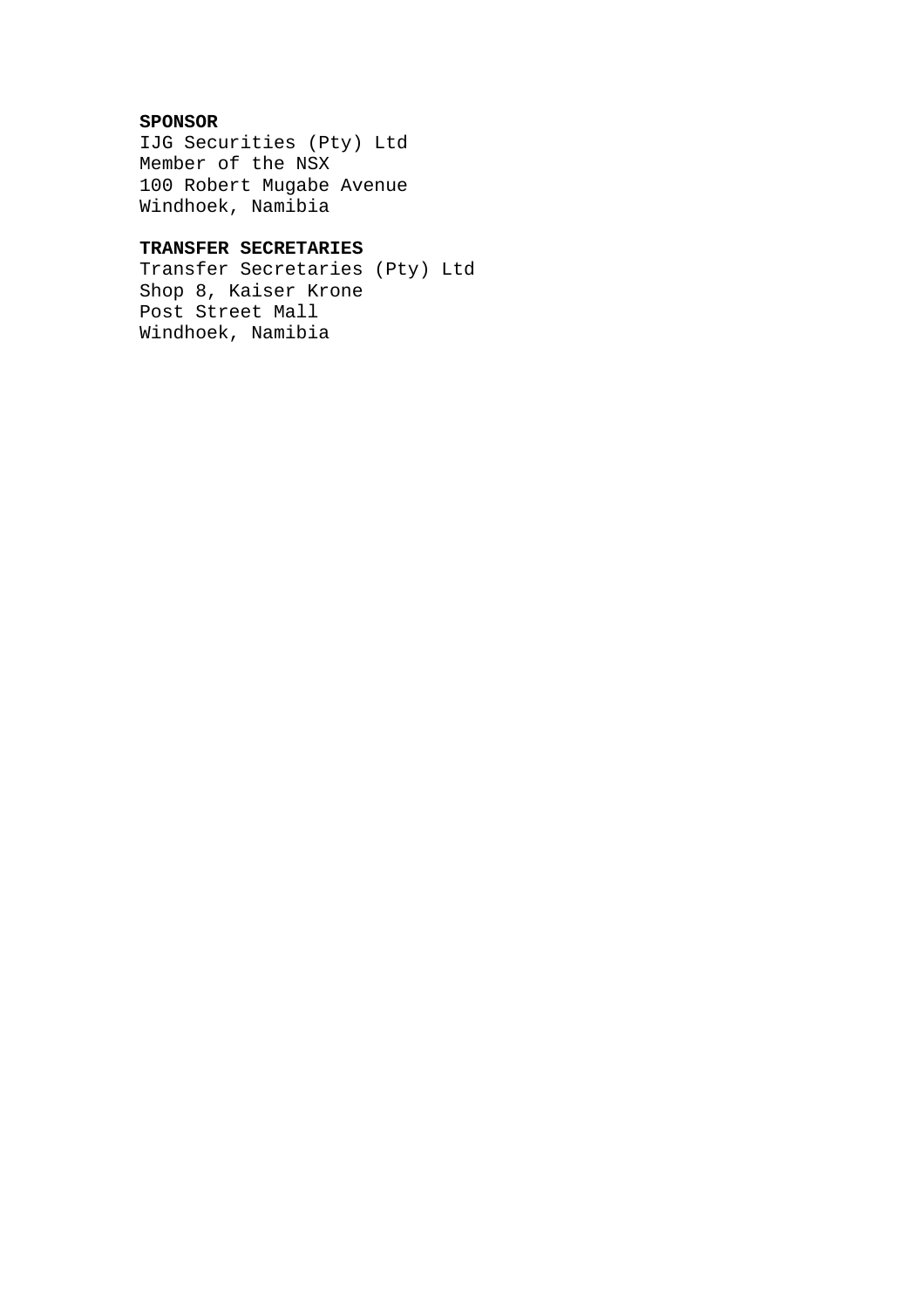## **NAMIBIA ASSET MANAGEMENT LTD**

# **UNAUDITED CONDENSED INTERIM RESULTS FOR THE SIX MONTHS ENDED 31 MARCH 2011**

## **CONDENSED GROUP STATEMENT OF COMPREHENSIVE INCOME**

|                                                           | Unaudited<br>31 | Unaudited Interim<br>31       |        | Audited<br>30     |
|-----------------------------------------------------------|-----------------|-------------------------------|--------|-------------------|
|                                                           | March 2011      | March 2010                    | Change | September<br>2010 |
|                                                           | N\$             | N\$                           | ⊱      | N\$               |
| Continuing operations                                     |                 |                               |        |                   |
| Revenue                                                   | 18 605 722      | 14 535 111                    | 28.0   | 28 782 215        |
| Other income                                              | 65 432          | 6 165                         | 961.3  | 24 499            |
| Operating expenditure                                     |                 | $(15 478 858)$ $(10 207 098)$ | 51.6   | (22 852 557)      |
| Operating profit                                          | 3 192 296       | 4 334 178                     | (26.3) | 5 954 157         |
| Finance income                                            | 431 126         | 467 758                       | (7.8)  | 1 057 501         |
| Finance costs                                             | (67890)         | (16 708)                      | 306.3  | (120 621)         |
| Profit before tax                                         | 3 555 532       | 4 785 228                     | (25.7) | 6 891 037         |
| Taxation                                                  | (1 212 806)     | $(1\ 576\ 537)$               | (23.1) | (1 186 368)       |
| Profit for the period<br>attributable to                  |                 |                               |        |                   |
| ordinary shareholders                                     | 2 342 726       | 3 208 691                     | (27.0) | 5 704 669         |
| There is no other<br>comprehensive income<br>for the year |                 |                               |        |                   |
| Earnings per share in<br>cents                            | 1.41            | 1.68                          | (15.9) | 2.99              |
| Diluted earnings per<br>share in cents                    | 1.40            | 1.64                          | (15.0) | 2.92              |
|                                                           |                 |                               |        |                   |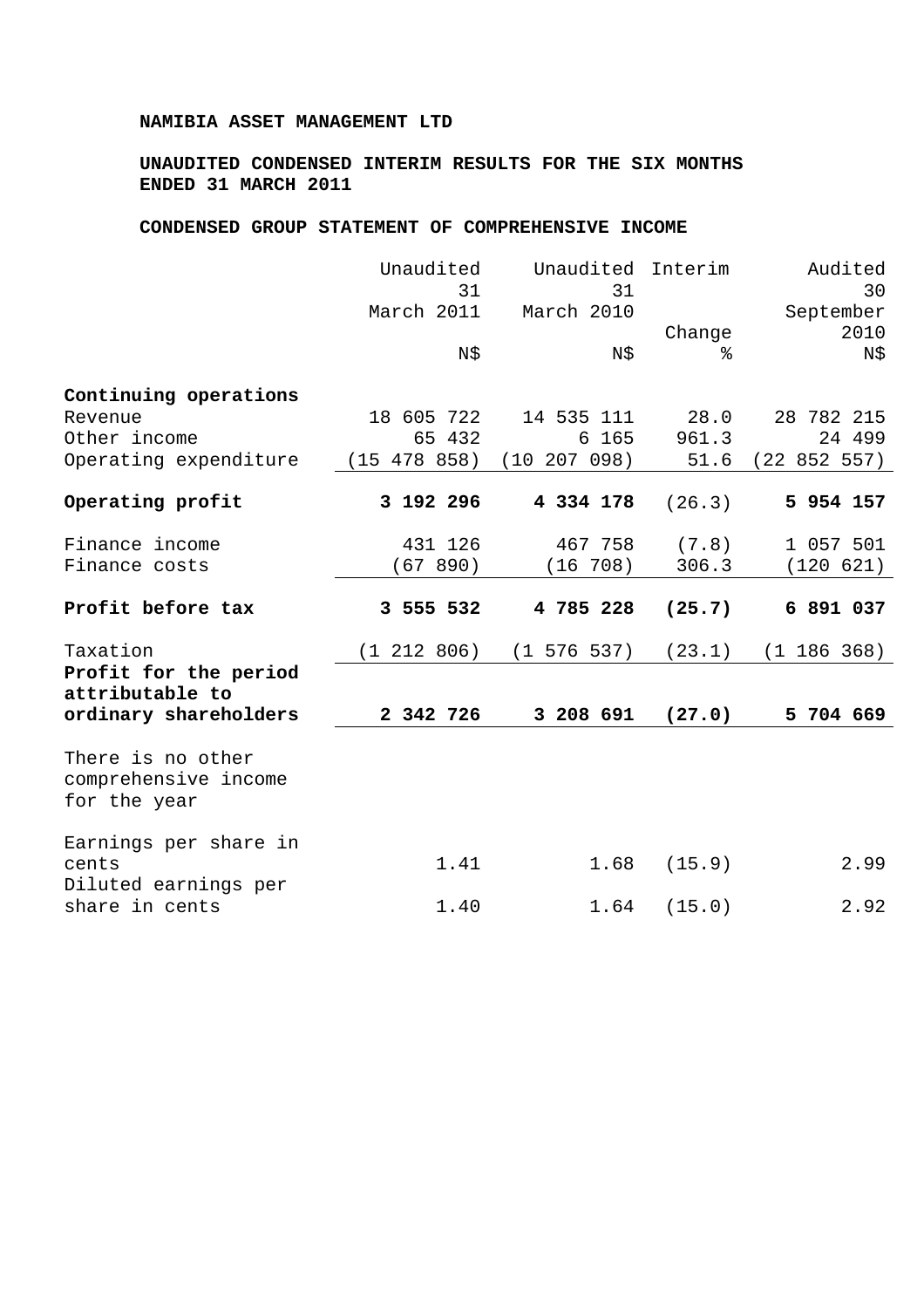# **CONDENSED GROUP STATEMENT OF FINANCIAL POSITION**

|                                                        | Unaudited |           | Unaudited               |                         | Audited<br>30 |                          |            |            |
|--------------------------------------------------------|-----------|-----------|-------------------------|-------------------------|---------------|--------------------------|------------|------------|
|                                                        |           |           | 31 March<br>2011<br>N\$ | 31 March<br>2010<br>N\$ |               | September<br>2009<br>N\$ |            |            |
| <b>ASSETS</b>                                          |           |           |                         |                         |               |                          |            |            |
| Non - current assets                                   |           | 6 728 917 |                         |                         |               | 5 474 399                | 6 722 269  |            |
| Equipment                                              |           |           | 244 714                 |                         |               | 155 822                  |            | 152 966    |
| Intangible assets                                      |           |           | 13                      |                         |               | 10 656                   |            | 14         |
| Marketable securities                                  |           |           | 4 000 000               |                         |               | 4 000 000                | 4 000 000  |            |
| Deferred tax                                           |           | 2 484 190 |                         |                         |               | 1 307 921                | 2 569 289  |            |
| Current assets                                         |           |           | 12 219 639              |                         |               | 14 927 418               | 16 243 829 |            |
|                                                        |           |           |                         |                         |               |                          |            |            |
| Trade and other receivables                            |           | 5 398 192 |                         |                         |               | 5 483 102                | 7 580 096  |            |
| Marketable securities                                  |           |           | 1 087 054               |                         |               | 917 923                  | 1 063 573  |            |
| Cash and cash equivalents                              |           | 5 734 393 |                         |                         |               | 8 526 393                | 7 600 160  |            |
| TOTAL ASSETS                                           |           |           | 18 948 556              |                         |               | 20 401 817               |            | 22 966 098 |
| EQUITY AND LIABILITIES                                 |           |           |                         |                         |               |                          |            |            |
| TOTAL EQUITY ATTRIBUTABLE TO<br>ORDINARY SHAREDHOLDERS |           |           | 11 003 576              |                         |               | 12 871 274               | 15 259 470 |            |
|                                                        |           |           |                         |                         |               |                          |            |            |
| Issued capital and share<br>premium                    |           | 3 909 410 |                         |                         |               | 4 162 660                | 4 162 660  |            |
| Reserve for own shares $(*)$                           |           | (1842383) |                         |                         | (468 350)     |                          | (468 350)  |            |
| Share based payment reserve                            |           |           | 832 146 938 965 830 833 |                         |               |                          |            |            |
| Retained earnings                                      |           |           | 8 104 403               |                         |               | 8 237 999                | 10 734 327 |            |
| Current liabilities                                    |           | 7 944 980 |                         |                         |               | 7 530 543                |            | 7 706 628  |
|                                                        |           |           |                         |                         |               |                          |            |            |
| Shareholders for dividend                              |           |           | 140 418                 |                         |               | 120 215                  |            | 137 388    |
| Current tax liability                                  |           |           | 22 962                  |                         |               | 1 318 020                |            | 815 494    |
| Trade and other payables                               |           |           | 7 781 600               |                         |               | 6 009 088                |            | 6 753 746  |
| Bank overdrafts                                        |           |           |                         |                         |               | 83 220                   |            |            |
| TOTAL EQUITY AND LIABILITIES                           |           |           | 18 948 556              |                         |               | 20 401 817               |            | 22 966 098 |

(\*) – Reserve for own shares relates to the Share Purchase Scheme and Heike 39 Investments (Pty) Ltd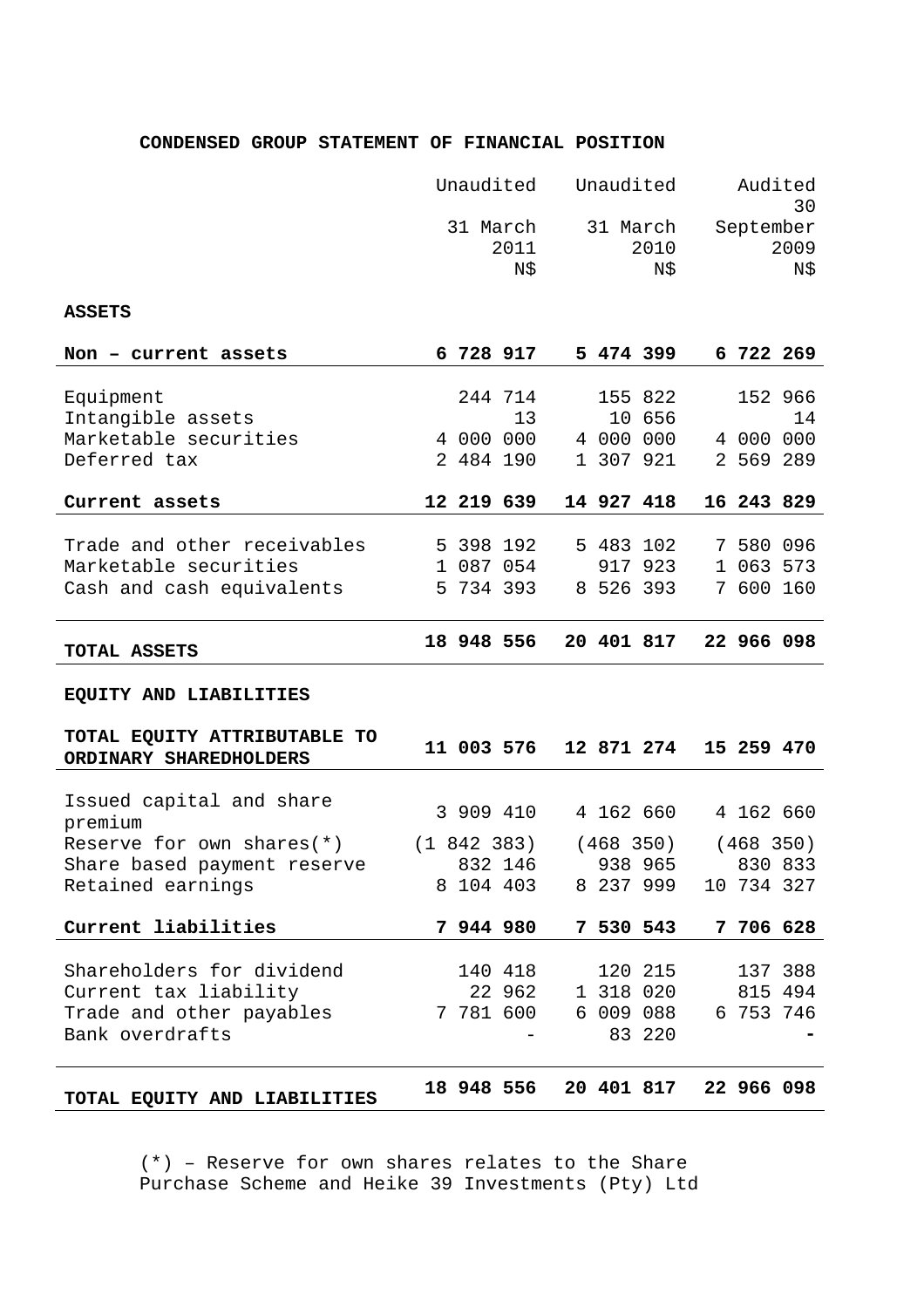# **CONDENSED GROUP STATEMENT OF CHANGES IN EQUITY**

|                                 | Ordinary |         |                  | Share<br>based | Reserve<br>for |             |
|---------------------------------|----------|---------|------------------|----------------|----------------|-------------|
|                                 | share    |         | Share Retained   |                |                |             |
| Unaudited                       |          |         | premium earnings | payment        | own            | Total       |
|                                 | capital  |         |                  | reserve        | shares         |             |
|                                 | N\$      | N\$     | N\$              | N\$            | N\$            | N\$         |
| Balance<br>as<br>at             | 1 901    | 2 2 5 1 | 7 322            | 904 994        | (502)          | 11 878      |
| 01 October 2009                 | 050      | 860     | 618              |                | 475)           | 047         |
| Comprehensive                   |          |         | 3 208            |                |                | 3 208       |
| income<br>for the               |          |         | 691              |                |                | 691         |
| year                            |          |         |                  |                |                |             |
| Profit for the                  |          |         | 3 208            |                |                | 3 208       |
| period                          |          |         | 691              |                |                | 691         |
| Transactions                    |          |         |                  |                |                |             |
| with<br>owners                  |          |         | (2 292)          |                |                | (2 283)     |
| recorded                        | 9 750    |         | 960)             | (33 971)       | 34 125         | 056)        |
| directly<br>to                  |          |         |                  |                |                |             |
| equity                          |          |         |                  |                |                |             |
| Staff<br>share                  |          |         |                  |                |                |             |
| options                         | 9 750    |         |                  |                | 34 125         | 43 875      |
| exercised                       |          |         |                  |                |                |             |
| Share<br>based                  |          |         |                  | (33 971)       |                | (33 971)    |
| payments                        |          |         |                  |                |                |             |
| Dividends<br>paid               |          |         | (2 292)          |                |                | (2 292)     |
| equity<br>to                    |          |         | 960)             |                |                | 960)        |
| holders                         |          |         |                  |                |                |             |
| Balance<br>as<br>at             | 1 910    | 2 2 5 1 | 8 2 3 8          | 871 023        | (468)          | 12 803      |
| 31 March 2010                   | 800      | 860     | 349              |                | 350)           | 682         |
| Comprehensive                   |          |         | 2 495            |                |                | 2 495       |
| for the<br>income               |          |         | 978              |                |                | 978         |
| year                            |          |         |                  |                |                |             |
| Profit<br>for the               |          |         | 2 495            |                |                | 2 495       |
| period                          |          |         | 978              |                |                | 978         |
| Transactions                    |          |         |                  |                |                |             |
| with<br>owners                  |          |         |                  |                |                |             |
| recorded                        |          |         |                  | (40 190)       |                | $(40\ 190)$ |
| directly<br>to                  |          |         |                  |                |                |             |
| equity                          |          |         |                  |                |                |             |
| Share<br>based                  |          |         |                  | (40 190)       |                | (40 190)    |
| payments                        |          |         |                  |                |                |             |
| Balance<br>at<br>as             | 1 910    | 2 2 5 1 | 10 734           |                | (468)          | 15 259      |
| 30<br>September                 | 800      | 860     | 327              | 830 833        | 350)           | 470         |
| 2010                            |          |         |                  |                |                | 2 342       |
| Comprehensive<br>income for the |          |         | 2 342<br>726     |                |                | 726         |
|                                 |          |         |                  |                |                |             |
| year<br>Profit<br>for<br>the    |          |         | 2 342            |                |                | 2 3 4 2     |
|                                 |          |         |                  |                |                |             |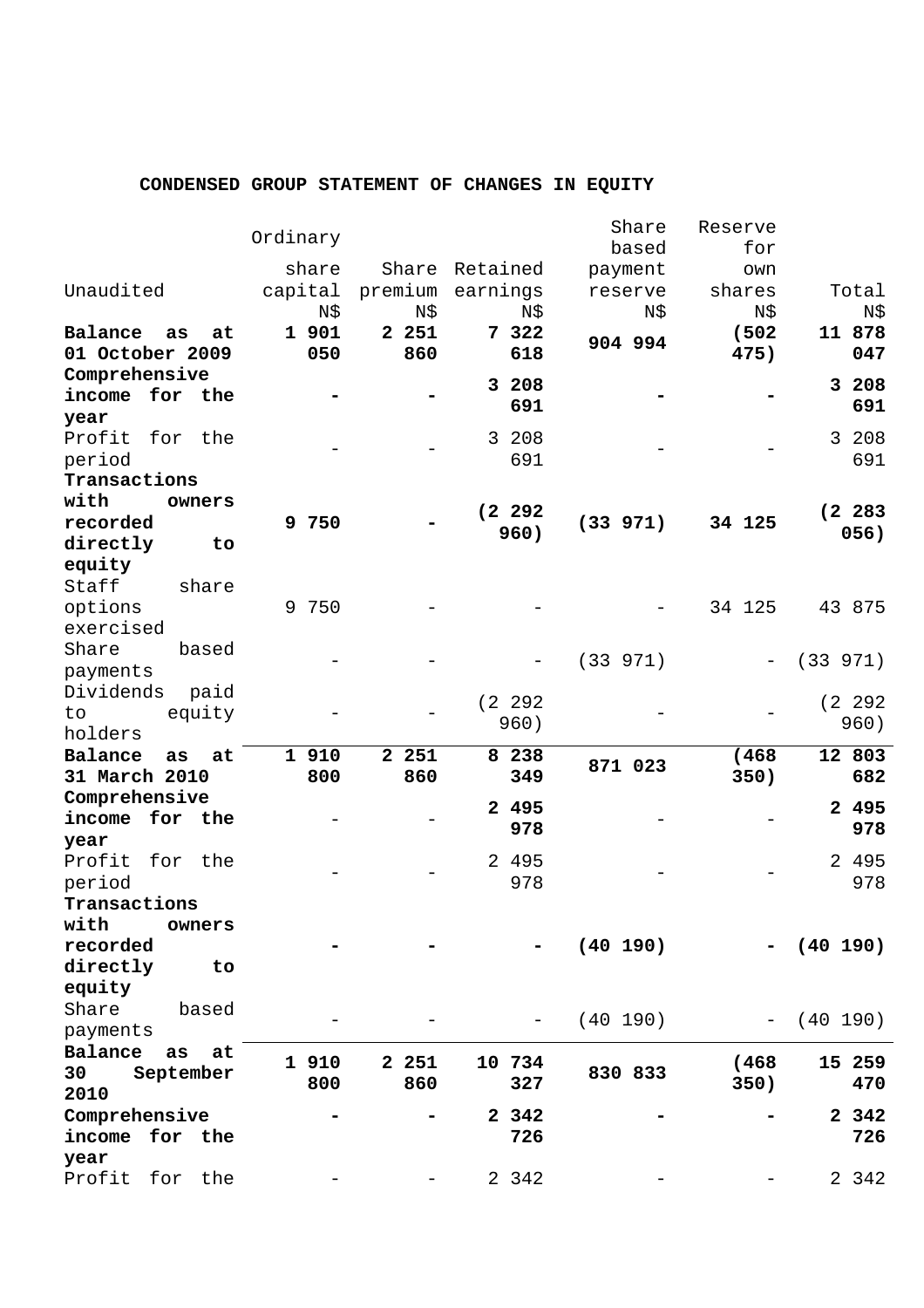| period           |          |           |                     | 726      |         |          | 7265 704<br>669 |
|------------------|----------|-----------|---------------------|----------|---------|----------|-----------------|
| Transactions     |          | (253)     |                     | (4972)   | 1 313   | (1, 374) | $(6\ 598)$      |
| with<br>recorded | owners   | 250)      |                     | 650)     |         | 033)     | 620)            |
| directly         | to       |           |                     |          |         |          |                 |
| equity           |          |           |                     |          |         |          |                 |
| <b>Business</b>  |          | (280)     |                     |          |         | (1 467)  | (1747)          |
| combination      |          | 000)      |                     |          |         | 658)     | 658)            |
| Staff            | share    | 26 750    |                     |          |         | 93 625   | 120 375         |
| options          |          |           |                     |          |         |          |                 |
| exercised        |          |           |                     |          |         |          |                 |
| Share            | based    |           |                     |          | 1 313   |          | 1 313           |
| payments         |          |           |                     |          |         |          |                 |
| Dividends        | paid     |           |                     | (4 972   |         |          | (4972)          |
| to.              | equity   |           |                     | 650)     |         |          | 650)            |
| holders          |          |           |                     |          |         |          |                 |
| Balance          | as<br>at | 657<br>1. | 251<br>$\mathbf{2}$ | 8<br>104 | 832 146 | (1 842   | 11<br>0003      |
| 31 March 2011    |          | 550       | 860                 | 403      |         | 383)     | 576             |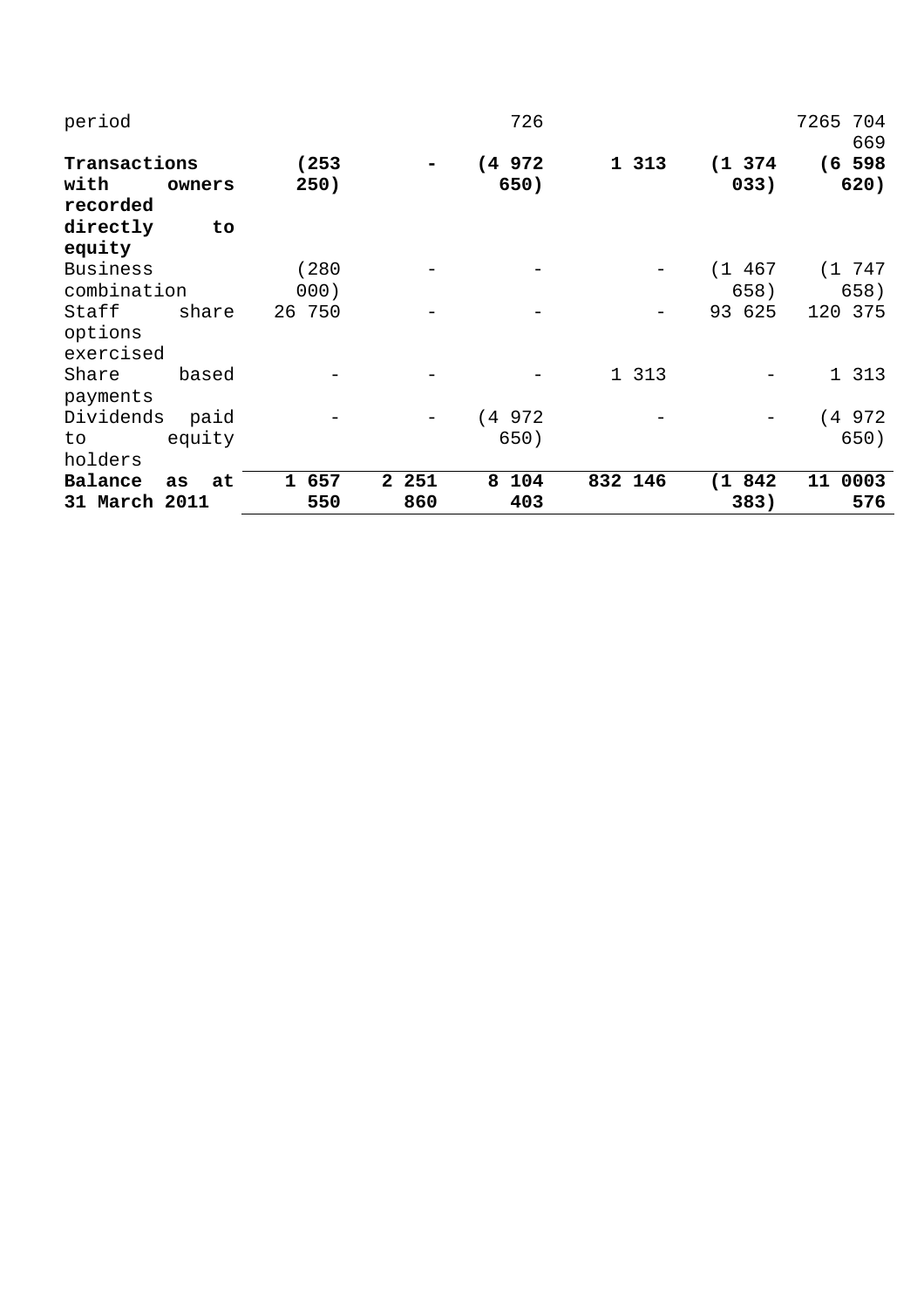# **CONDENSED GROUP STATEMENT OF CASH FLOWS**

|                                                              | Unaudited<br>31 March<br>2011<br>N\$                     | Unaudited<br>31 March<br>2010<br>N\$            | Audited<br>30 September<br>2010<br>N\$                       |
|--------------------------------------------------------------|----------------------------------------------------------|-------------------------------------------------|--------------------------------------------------------------|
| flows<br>operating<br>Cash<br>from<br>activities             |                                                          |                                                 |                                                              |
| Cash generated by operations                                 | 6 158 143                                                | 5 203 754                                       | 5 369 461                                                    |
| Finance cost<br>Finance income<br>Taxation<br>Dividends paid | (67890)<br>431 126<br>$(1\ 920\ 916)$<br>$(4\ 969\ 620)$ | (16 708)<br>467 758<br>(242 122)<br>(2 291 782) | (120 621)<br>1 057 501<br>$(1\ 560\ 146)$<br>$(2\ 274\ 609)$ |
| Net cash flow from operating<br>activities                   | (369 157)                                                | 3 120 900                                       | 2 471 586                                                    |
| from<br>investing<br>flow<br>Cash<br>activities              |                                                          |                                                 |                                                              |
| Acquisitions of equipment to<br>maintain operations          | (153 214)                                                | $(46\ 230)$                                     | (94628)                                                      |
| Proceeds<br>from<br>sale<br>оf<br>equipment                  | 3 3 1 6                                                  |                                                 |                                                              |
| Investments made                                             | (23 481)                                                 | (126 349)                                       | (271 650)                                                    |
| Statutory investment in unit<br>trust fund                   |                                                          | $(1\ 000\ 000)$                                 | (1 000 000)                                                  |
| from<br>cash<br>flows<br>Net<br>investing activities         | (173 379)                                                | (1 172 579)                                     | $(1\;366\;278)$                                              |
| financing<br>Cash<br>flows<br>from<br>activities             |                                                          |                                                 |                                                              |
| staff<br>Proceeds<br>share<br>on<br>options exercised        | 120 375                                                  | 43 875                                          | 43 875                                                       |
| Redemption<br>preference<br>оf<br>shares                     | (1 420 700)                                              |                                                 |                                                              |
| Decrease<br>long-term<br>in<br>payable                       | (22906)                                                  |                                                 |                                                              |
| cash<br>flows<br>from<br><b>Net</b><br>financing activities  | $(1\;323\;231)$                                          | 43 875                                          | 43 875                                                       |
| Net<br>in<br>cash<br>and<br>movement<br>cash equivalents     | (1865767)                                                | 1 992 196                                       | 1 149 183                                                    |
| Cash and cash equivalents at                                 | 7 600 160                                                | 6 450 977                                       | 6 450 977                                                    |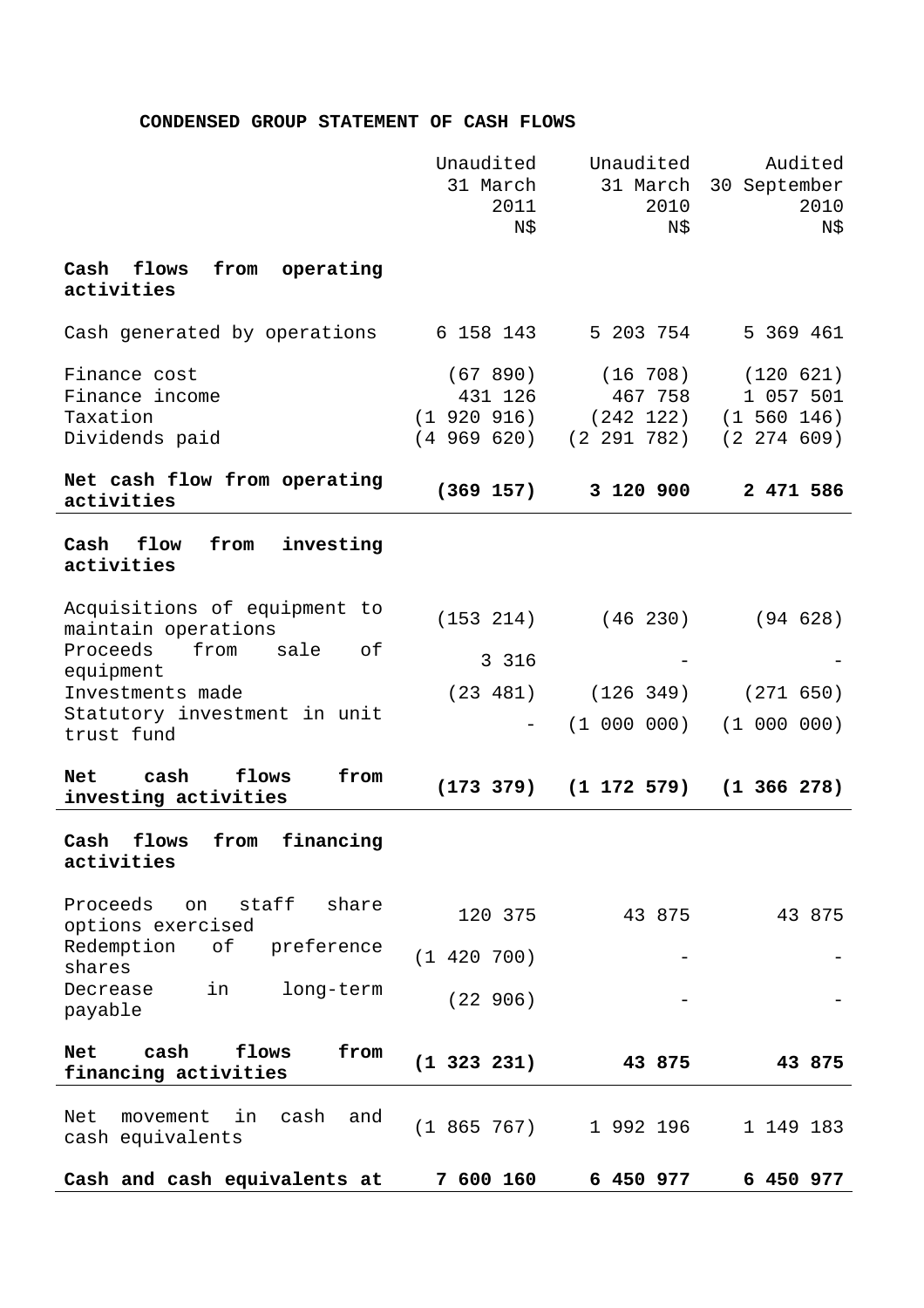**the beginning of the period** 

| Cash and cash equivalents at | 5 734 393 | 8 443 173 | 7 600 160 |
|------------------------------|-----------|-----------|-----------|
| the end of the period        |           |           |           |

#### **NOTES TO THE CONDENSED CONSOLIDATED FINANCIAL STATEMENTS**

#### **1. Reporting entity**

Namibia Asset Management Ltd (the "Company") is a Company domiciled in Namibia. The condensed consolidated financial statements of the Group as at and for the six months ended 31 March 2011 comprises the Company and its subsidiaries (together referred to as the "Group").

#### **2. Statement of compliance**

These condensed consolidated financial statements have been prepared in accordance with the International Financial Reporting Standards (IFRS) IAS 34, Interim Financial Reporting. They do not include all the relevant information required for full annual financial statements, and should be read in conjunction with the consolidated financial statements for the Group as at and for the year ended 30 September 2010. These condensed consolidated financial statements were approved by the Board of Directors on 30 May 2011.

#### **3. Significant accounting policies**

The accounting policies applied by the Group in these condensed consolidated financial statements are the same as those applied by the Group in its consolidated financial statements as at and for the year ended 30 September 2010.

## **4. Business combination**

On 1 October 2010 the Group gained control of The Orban Street Trust and Heike 39 Investments (Pty) Ltd, both of which were established for the purpose of incentivising staff. Both entities were therefore consolidated from that date. The consolidation of the two entities results in a decrease in share capital and reserves of N\$1.7m and an immaterial impact on profit or loss. The Orban Street Trust owns 92.86% of the issued shares of Heike 39 Investments (Pty) Ltd, while Heike 39 Investments (Pty) Ltd owns 14% of the issued shares of the Company.

#### **5. Earnings per share**